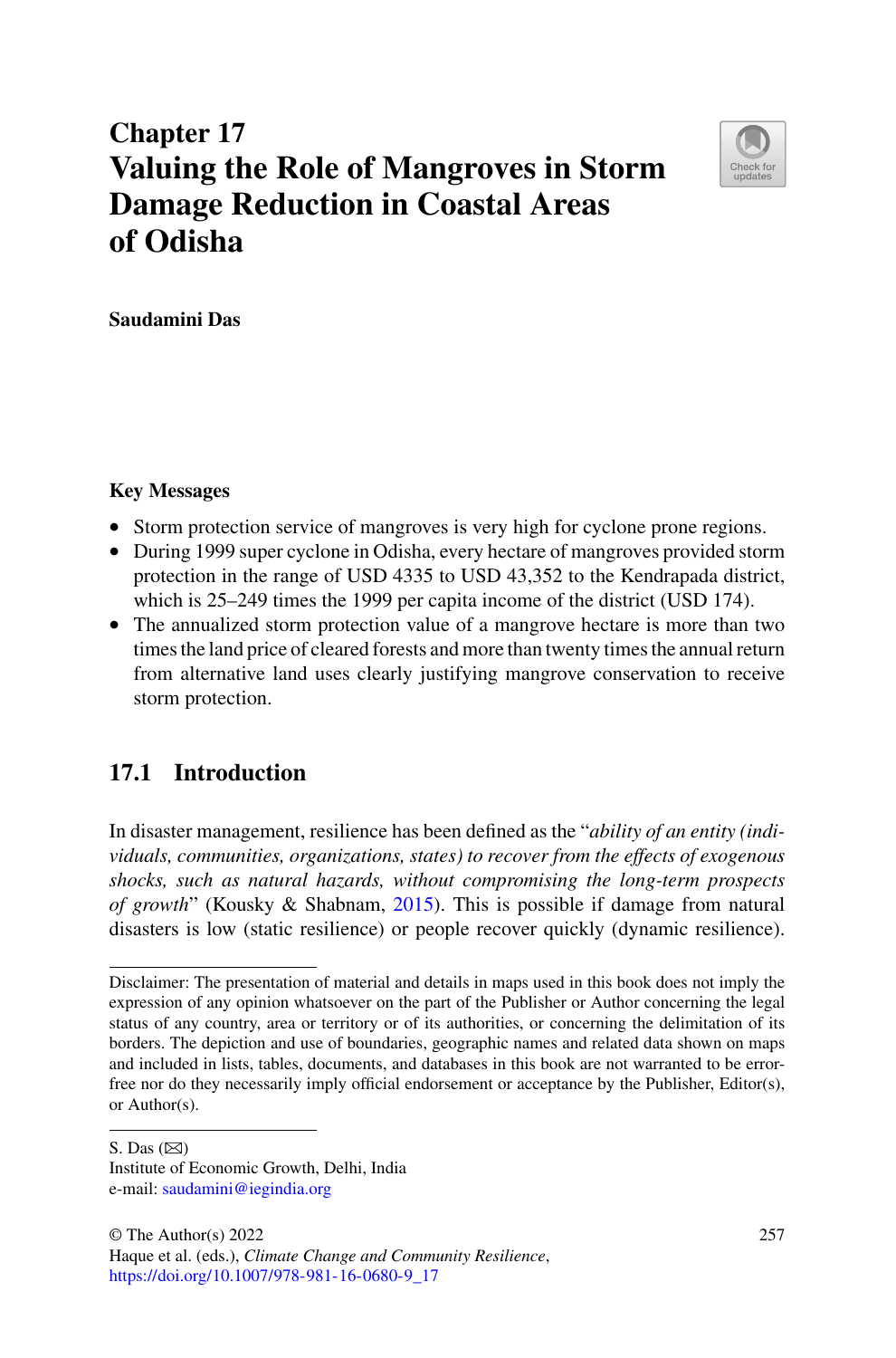With climate change and increased threats from tropical storms to coastal dwellers, resilience building is an urgent need and the conservation of coastal vegetation provides both static and dynamic resilience from storms to people (Das & D' Souza, [2019\)](#page-15-1). This chapter examines whether mangroves should be conserved for building coastal resilience.

Mangrove wetlands are one of the most important tropical and sub-tropical coastal wetlands and provide a range of provisioning, supporting, regulating, and cultural services to humans (MA, [2003\)](#page-15-2). However, mangroves are threatened by change of land use to settlement, agriculture, aquaculture, or industrial uses (Field et al., [1998\)](#page-15-3). This is because most of the important services of mangroves are indirect, invisible and occur off-site, whereas when these wetlands are converted to other land use like aquaculture or coastal development, the returns are visible, instantaneous, direct, and commercially very significant. Population pressure has resulted in high demand for land for different economic activities. Unless the benefits of the ecosystem services are explicitly measured, these benefits would be ignored in decisions on land use and result in underconservation of the mangroves. Ecosystem service valuation is therefore essential for sustainable land-use planning.

This research examines and quantifies the storm protection services of mangroves based on the October 1999 super cyclone damage data related to human lives, residential houses, and livestock loss in Kendrapada district of the eastern Indian state of Odisha.<sup>[1](#page-1-0)</sup> Mangroves are seen to provide static resilience to coastal people by reducing loss of lives and damage to property during this storm and the storm protection value of mangroves is used to examine whether mangrove conservation is economically viable or not. In the coastal zones of Bangladesh which is also affected by frequent cyclones, Mahmud et al., [\(2021,](#page-16-0) Chap. 20 of this volume) describe local level learning effects by those affected. While in Indian Sunderbans, Ghosh and Roy [\(2022,](#page-15-4) Chap. 26 of this volume) find that younger educated residents and migrating as an adaptation strategy.

# **17.2 Why Use Averted Damage Approach to Measure Storm Protection Services**

The measurement of storm protection value of mangroves, which was earlier equated to only that of constructing a sea wall at the coastline (Chan et al., [1993\)](#page-15-5), has undergone tremendous methodological innovations in course of time. Both stated and revealed preference methods have been used to measure storm protection, the former being less advised due to the fear that people usually overestimate risks (Spanink & Beukering, [1997\)](#page-16-1). Use of surrogate market-based methods like defensive expenditure and hedonic prices are also discouraged as they either overestimate or underestimate the storm protection value of mangroves because of high maintenance cost of substitutable structures or imperfect property markets (Bann, [1997\)](#page-15-6). Researchers have also

<span id="page-1-0"></span> $1$  Called Orissa before the 113th amendment to the Indian Constitution on 24 March 2011.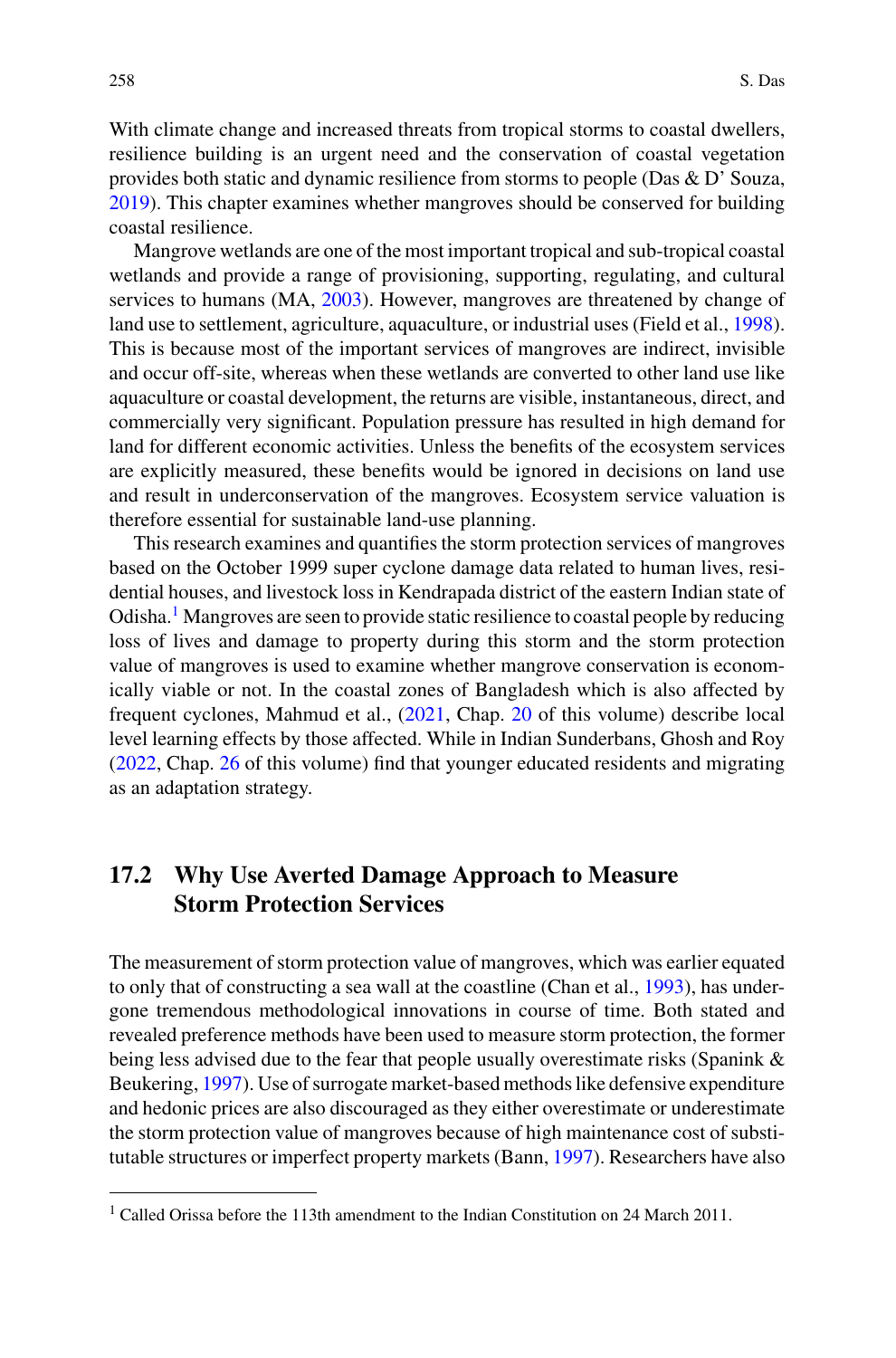used avoided expenditures and replacement costs methods to value this service (Sathirathai, [1998;](#page-16-2) Tri et al., [1996\)](#page-16-3). However, all such methods measure storm protection indirectly and produce a proxy value. In comparison, the avoided damage approach takes into account the actual damage suffered in mangrove protected areas compared to damage in areas not protected by mangroves and provides a more realistic measure. It follows the production function approach where the storm damage as a function of storm features, location, and socio-economic factors including mangroves is estimated in step 1 and in step 2; the damage averted due to mangrove presence is quantified. It was pioneered by Farber [\(1987\)](#page-15-7) and has been used to measure the protection provided by mangroves from storm (Costanza et al., [2008\)](#page-15-8) as well as tsunami damage (Kathiresan & Rajendran, [2005\)](#page-15-9). The expected damage function (EDF) has been suggested as an alternative method to measure the protection services of mangroves (Barbier, [2007\)](#page-15-10). Presence of wetlands in some areas will reduce damage, and thus, the amount of compensation to be paid to the household and this change can measure the storm protection value of the wetland. However, the estimation technique as developed by Barbier [\(2007\)](#page-15-10) is a variant of avoided damage (Costanza et al., [2008,](#page-15-8) pp 246).

Though the averted damage approach has the advantage of being based on the actual damage, it can estimate the protective service of mangroves accurately provided one controls for the impact of other factors that influence the occurrence of storm damage (Das, [2007\)](#page-15-11). Otherwise, it can generate either a spurious or a highly inflated protection value due to omitted variable biases. The present paper follows this methodology and takes into account a wide range of socio-economic, geo-physical, and meteorological variables as controls to separate the impact of mangroves from those of other factors on storm damage. I arrive at a comparatively lower but possibly more accurate estimate of the storm protection value of the mangroves.

#### **17.3 Study Area and the Mangroves**

This study is based on village and gram panchayat level damage data from the *Kendrapada district* in Odisha (Fig. [17.1\)](#page-3-0). This district is one of the most vulnerable districts in India having a high annual probability (nearly equal to one) of being hit by cyclones (Das, [2009\)](#page-15-12) and was severely impacted by a super cyclone in Oct 1999. The cyclone had its landfall at a place called*Ersama*, 20 km southwest of Kendrapada. The district was the ideal choice to measure the storm protection services of mangroves as (1) it was situated north of the eye of the cyclone and path of the cyclone throughout,<sup>[2](#page-2-0)</sup>

<span id="page-2-0"></span><sup>&</sup>lt;sup>2</sup> In northern hemisphere, the direction of the cyclonic wind is anticlockwise and thus the wind direction in Kendrapada was from sea to land through the mangrove forest.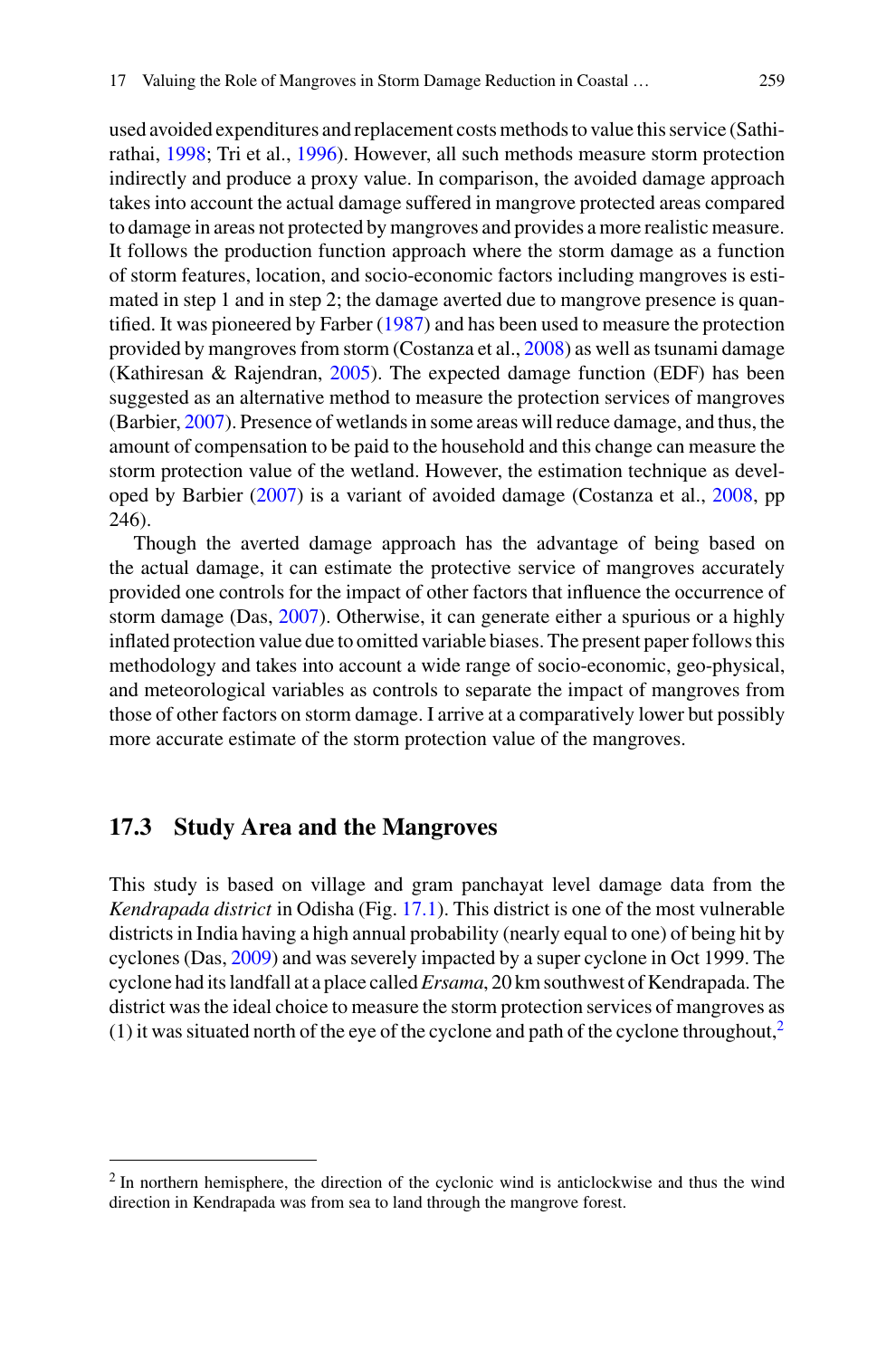

<span id="page-3-0"></span>**Fig. 17.1** Kendrapada district in cyclone hit Orissa. *Source* Orissa State Disaster Management Authority, Government of Odisha

(2) has mainly mangrove forest<sup>3</sup> and barren areas on the coast line, and (3) is devoid of highlands, the average elevation being less than 10 m everywhere (NATMO, 2000).

*Kendrapada* was an economically backward district with nearly 50% of the population living below the poverty line, 94% living in rural areas and around 2% of the rural houses having concrete structures when the storm struck in 1999.

## *17.3.1 The Mangroves of Kendrapada*

The State of Orissa has 480 km of coastline covering seven coastal districts and  $5133.60 \text{ km}^2$  of coastal wetlands. The state was endowed with rich mangrove cover historically; with nearly 500 km<sup>2</sup> in 1944, which was destroyed over time leaving it with  $227 \text{ km}^2$  of mangrove forests, most of which (88%) is located in the Kendrapada district.

<span id="page-3-1"></span><sup>&</sup>lt;sup>3</sup> The main forests were the mangroves though a few patches of Casuarina plantations were also to be found in the coastal areas before the cyclone. But the width of these plantations everywhere was between 200 and 400 m.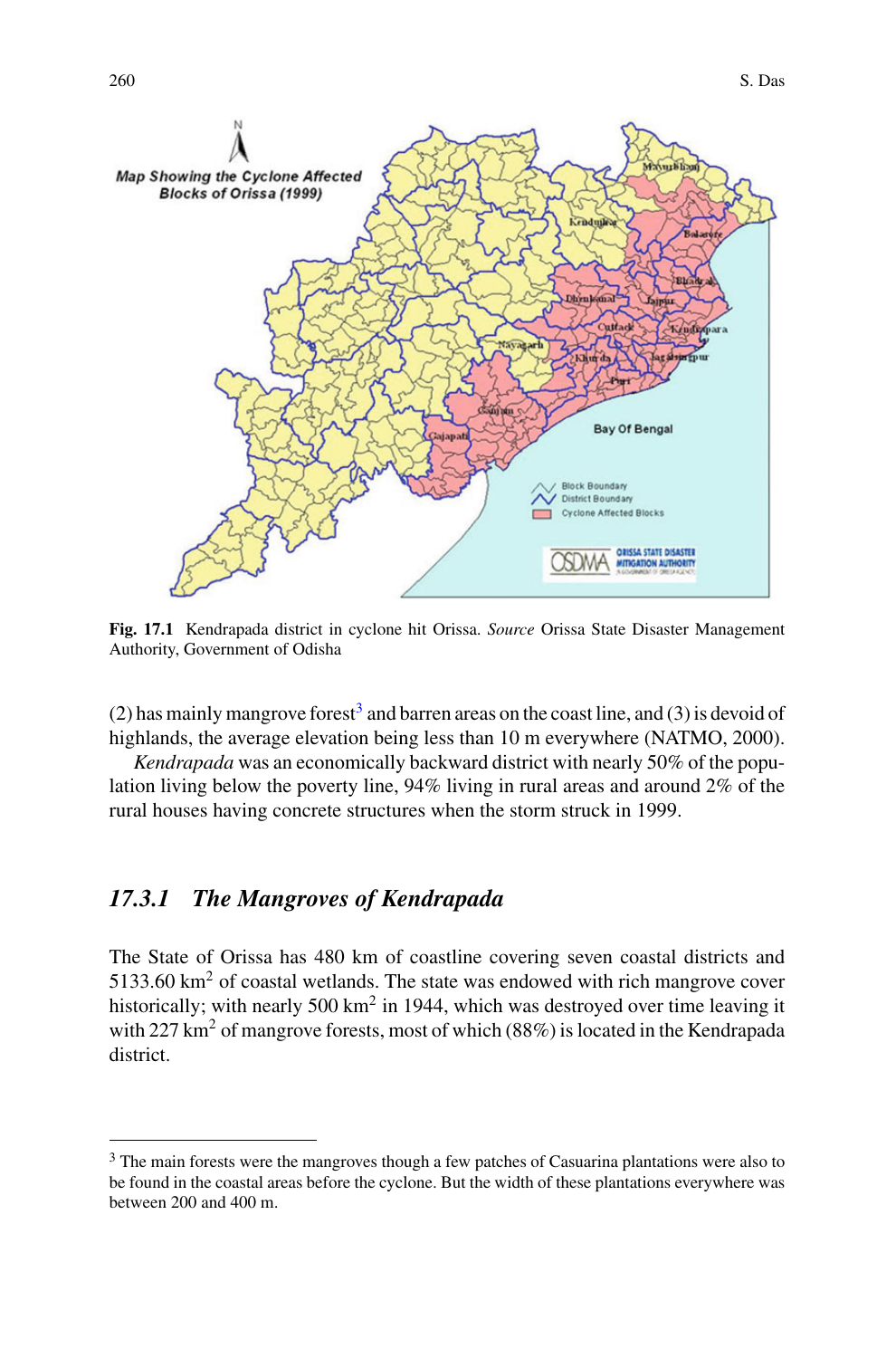

**Mangrove Forest Cover in 1999 and the Cyclone path**

<span id="page-4-0"></span>**Fig. 17.2** Mangrove and other coastal forests of Kendrapada and Jagatsinghpur districts in October 1999. *Source* Das [\(2011\)](#page-15-13)

Though both Jagatsinghpur and Kendrapada were the major mangrove districts of the state and witnessed mangrove loss, the loss was nearly 100% for Jagatsinghpur district (from  $177.27 \text{ km}^2$  in 1944 to 5 km in 2001), whereas it was around 37% for Kendrapada (from 306.7 in 1944 to 192 km in 2001). In Kendrapada district, the mangroves are found in two patches as seen from Fig. [17.2](#page-4-0) that shows the mangrove cover in Jagatsinghpur and Kendrapada districts as it existed on 11 Oct. 1999. In Kendrapada, 89 villages have been established after cutting down the mangroves, which are labelled as mangrove *habitat villages* and have been accounted for separately in the analysis.

#### *17.3.2 Drivers of Mangroves Loss in Orissa*

Figure [17.3](#page-5-0) shows the mangrove forest map of the districts Jagatsinghpur and Kendrapada as it existed in the year 1944. As evident from the figure, more than 80% of the coastline from the mouth of the river Devi to the mouth of the river Dhamra was covered by mangrove forests of more than 10 km width as these areas are crisscrossed by river channels and their tributaries and rivulets (seen from the figure also). The mangrove forest of Jagatsinghpur district and the Mahanadi delta mangroves of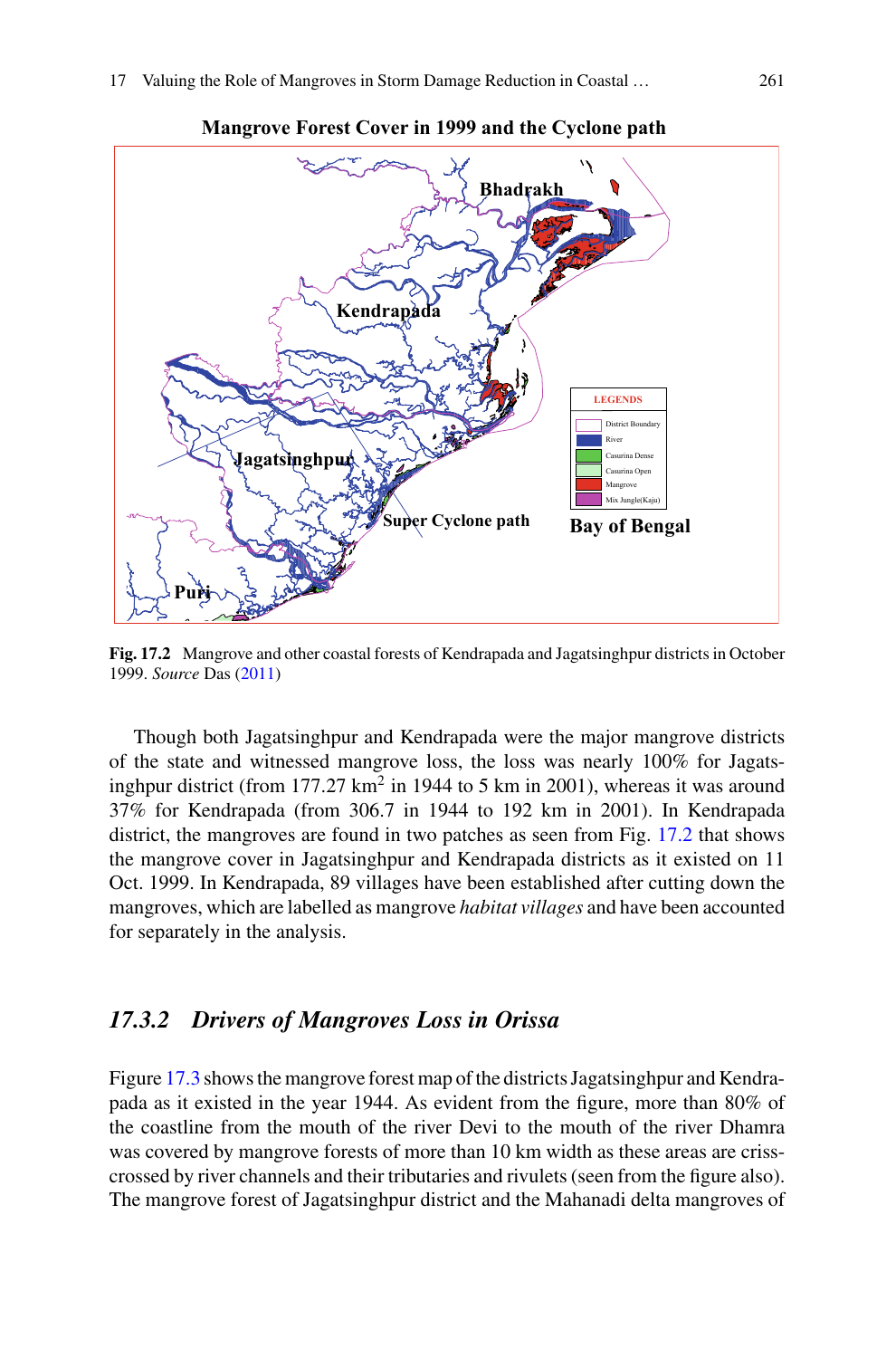

<span id="page-5-0"></span>**Fig. 17.3** Mangroves of Kendrapada and Jagatsinghpur districts as in 1944. *Source* Das [\(2011\)](#page-15-13)

Kendrapada district were known historically as the Kujang Forest, and the mangroves of Bhitarkanika region, Bhadrakh, and Balasore districts were known as the Kanika forest after the name of the princely states that used to rule over these areas. Though there is less research on the drivers of mangrove loss in the State of Orissa, local vernacular publications and independent studies done by researchers and NGOs overwhelmingly link the loss of mangrove forests to the political economy of the state. The maximum mangrove destruction occurred during the 1960s and 1970s for various reasons including the lack of proper jurisdiction during the period following the abolition of Zamindari in 1957 till the formation of theWild Life Division in 1980. The creation of the Paradeep port, rehabilitation of refugees from then East Pakistan (present-day Bangladesh), lack of knowledge of mangrove values, and conversion of mangrove land for betel vine, agriculture, and aquaculture farms, etc. are some of the main reasons for the destruction of the mangroves (Choudhaury, [1990;](#page-15-14) Das, [2009;](#page-15-12) Mohanty, [1992\)](#page-16-4). The Ministry of Environment and Forest, Government of India, had listed the existence of 15 different types of threats to mangroves of the region (Das, [2009\)](#page-15-12), the maximum being anthropogenic in nature, with the clearing of the forest due to the subsistence requirements of the people being the most prominent one. Another interesting observation was that the local people were not keen on preserving the mangrove. Though people have realized the importance of mangroves in their day to day life, there are still threats to mangroves from local inhabitants, which is reflected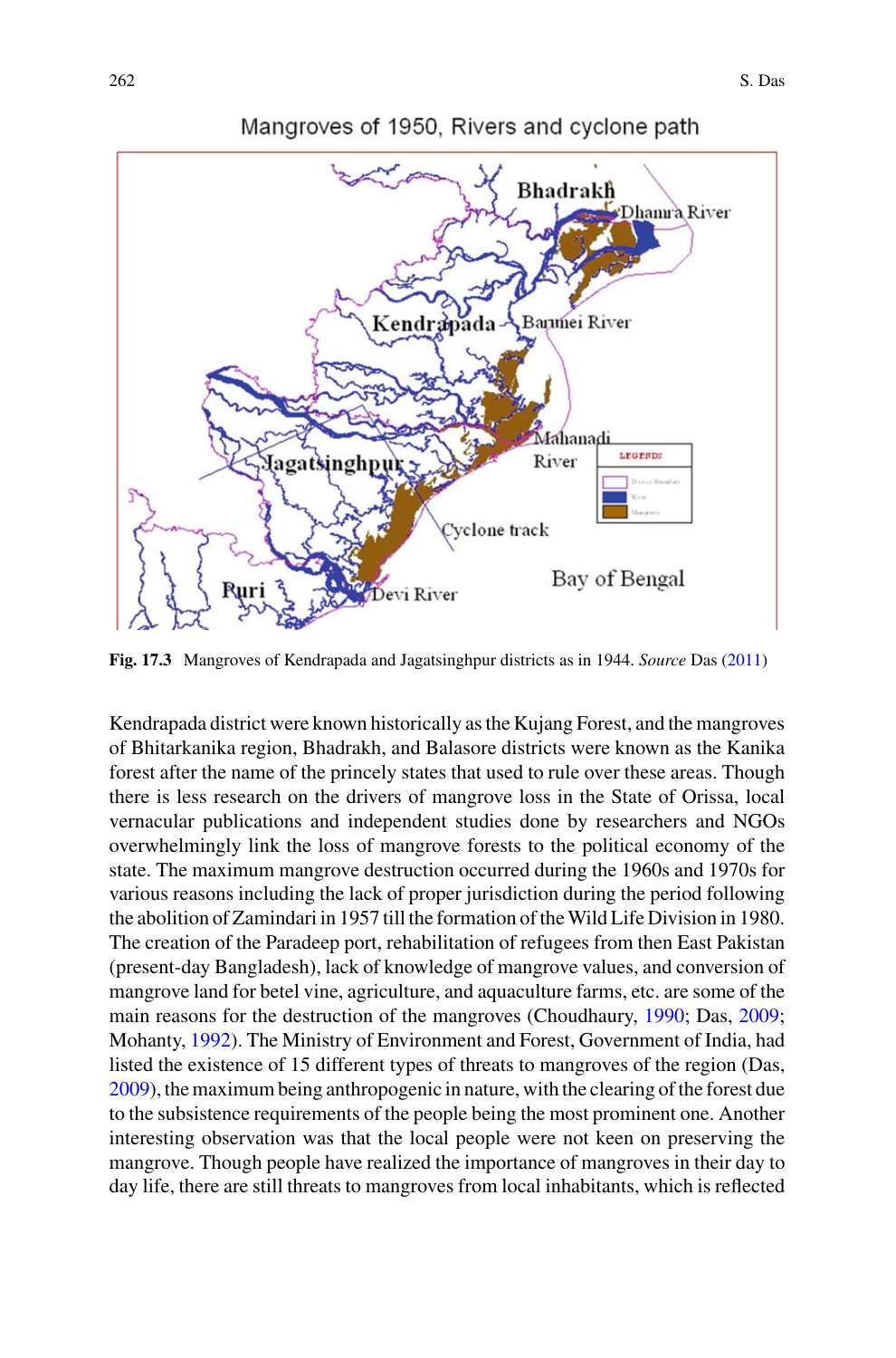in their unhappiness and anger after the Bhitarkanika area was declared a national park by the government in 1998 (Badula, [2002\)](#page-15-15). The mangroves of Bhitarkanika region probably survived when state protection was missing because of the presence of ferocious animals and interior location of the area. After the announcement of sanctuary and national park, government protection and strict implementation of laws have been able to protect the mangroves there.

## **17.4 Data**

The paper analyses three types of asset damage due to the super cyclone, i.e. human lives, residential houses and livestock, which are collected from various sources (see Das, [2007](#page-15-11) for detail). The data set for the human casualty model is at the village level and it consists of 1180 villages. The house damage analysis is based on heterogeneous units covering 451 villages and 138 *Gram Panchayats* and the analysis for livestock is based on data at a *Gram Panchayat* level analysis covering 216 *Gram Panchayats.* These differences in units and coverage area are due to the limitations of data which was only available in that format and for those specific areas.

Estimated cyclone damage models from Das [\(2011\)](#page-15-13), which were based on Das [\(2007\)](#page-15-11), are used in this paper to estimate the storm protection value of mangroves. Das [\(2007\)](#page-15-11) did extensive testing for determinants of human death, three types of house damage (fully collapsed, partially collapsed, and swept away houses), and five types of livestock loss (cattle, buffaloes, sheep, goat, and poultry) suffered during the October 1999 super cyclone. Results for different sample areas were compared to infer the effectiveness of mangrove protection. Sample 1 was the entire study area excluding villages that never ever had mangroves in their coastal distance (called the mangrove non-habitat villages). Mangrove non-habitat areas were excluded as they can never be protected by mangroves or storm protection value of mangroves is meaningless for them. Secondly, by leaving them, I control for the topographic and bathymetric features of the study  $area<sup>4</sup>$  $area<sup>4</sup>$  $area<sup>4</sup>$  as my treatment villages (the ones protected by mangroves) and the control villages (the ones not having mangroves in their coastal distance during the 1999 cyclone, but which used to have mangroves that were destroyed over time) have similar bathymetry and topography. Sample 2 is sample 1 minus the areas falling under the cyclone eye. The wind direction inside the cyclone eye area being circular (anticlockwise before the eye passes and clockwise afterwards), the forest can provide little protection. Hence, the expectation is that the storm protection value per unit of mangroves is accurately captured in sample 2 and sample 1 is the entire area protected by mangroves.<sup>5</sup> Storm damage models based on sample 1 and 2, not others, are used in the paper. For estimating the storm

<span id="page-6-1"></span><span id="page-6-0"></span><sup>&</sup>lt;sup>4</sup> Mangroves come up in areas with similar topographic and bathymetric features.

<sup>5</sup> In Das [\(2007\)](#page-15-11), samples 3, 4, and 5 were parts of sample 2 that were within 10 km distance from coast, beyond 10 km distance from coast and suffered storm surge inundation during the cyclone, respectively. These samples 3, 4, and 5 are not discussed in the present paper.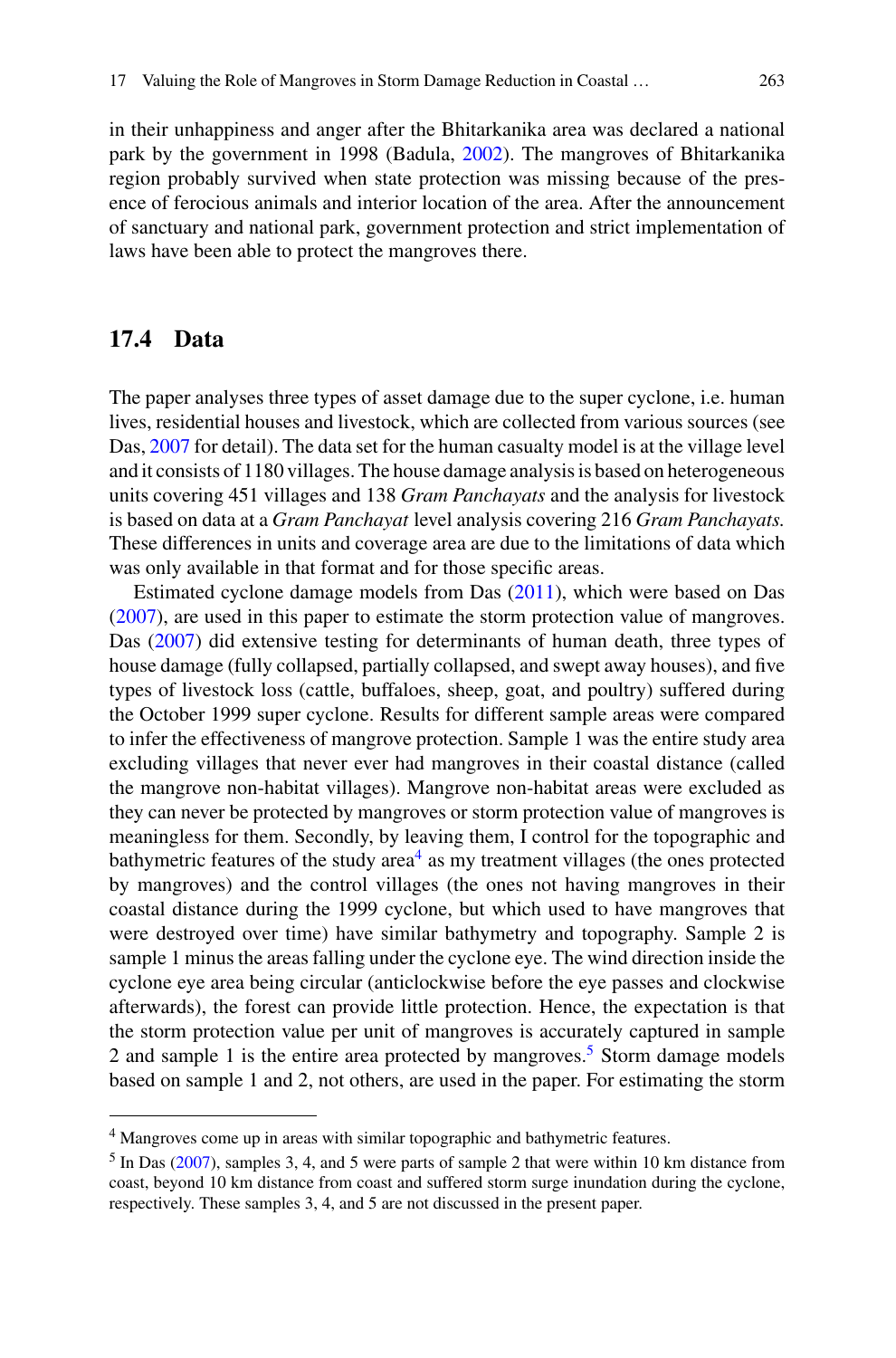protection value, I consider only those damage models of Das [\(2007\)](#page-15-11) for the above two areas where the mangrove was found to have a statistically significant effect, i.e. human death, fully collapsed houses, partially collapsed houses, and losses of both cattle and buffaloes. See Das [\(2007,](#page-15-11) Tables 1, 2, 3, 4, 7, 8, and 10) for description of variables and regression results used.

# **17.5 Methods**

First the physical estimates of damage avoided due to mangrove presence have been calculated, and then in step 2, this averted damage is valued to estimate the storm protection value. Averted damage is defined as the difference between the actual damage witnessed and the predicted damage in absence of mangroves. These are measured for different sample areas described above and for three different scenarios, i.e. no mangroves, if historical mangroves were present and if historical mangroves were present and mangrove habitat villages were not there. After measuring the averted damage for the three assets, i.e. human life, houses, and livestock, these damages are valued and summed to measure per unit storm protection value. In the valuation process, the differences in units and coverage of study areas are carefully taken into account to arrive at a realistic and representative value void of ambiguities and biases. Local prices prevailing in the study area and value of statistical life generated for India are used in valuation.

#### **17.6 Results**

#### *17.6.1 Averted Damage*

In total, 392 persons lost their lives during the 1999 cyclone in sample 1 area but the toll may have been 603 in the absence of the mangrove (Table [17.1\)](#page-8-0). Thus, 211 deaths (54% of the lives lost in that area) were possibly averted due to the presence of the mangroves. The mangroves provided greater protection to areas of sample 2, where 217 deaths (82% of lives lost in sample 2) were estimated to have been averted by mangroves.

If the historical mangrove forest (as existed in 1944) had not been cleared by 1999, only 31 persons would have probably died instead of 392 in sample 1 area, even if the 89 forest villages would have been where they are. However, if the 89 coastal villages had not been permitted in the mangrove area, there would probably have been only 17 casualties.

In the absence of the mangroves, the number of fully collapsed houses may have been higher by 19,936; partially collapsed houses lower by 14,049 indicating that some of the partially collapsed houses would have been completely damaged (see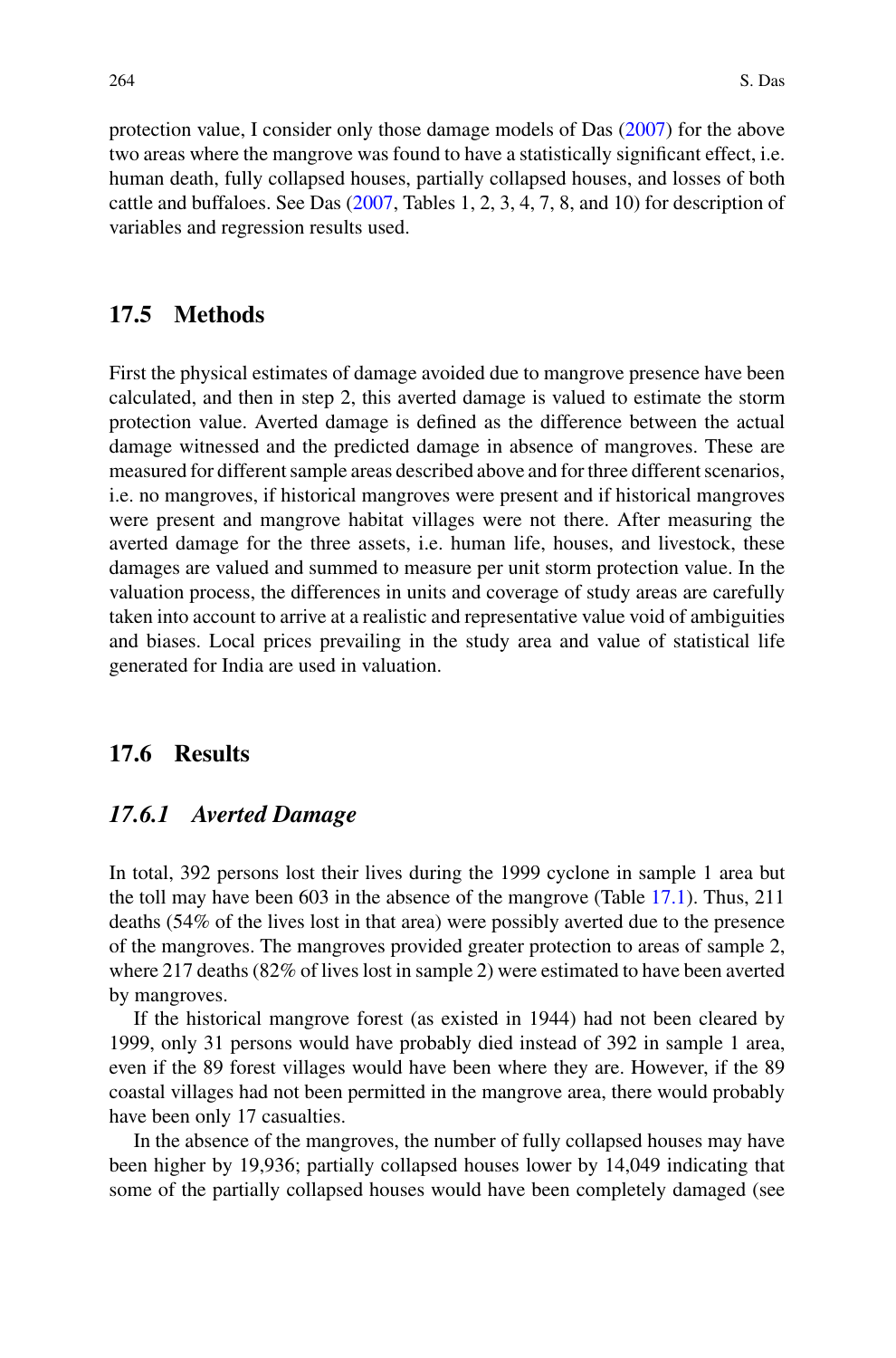|                         | Actual<br>deaths<br>1 | Predicted<br>death if<br>mangrove<br>$= 0$<br>$(Assump-1)$<br>2 | Predicted<br>death if<br>mangrove<br>$=$ mhabitat<br>$(Assump-2)$<br>3 | Predicted<br>death if<br>mangrove<br>$=$ mhabitat<br>and<br>mangrove<br>habitat<br>villages $= 0$<br>$(Assump-3)$<br>$\overline{4}$ | Averted<br>deaths<br>$(1-2)$<br>5 | Averted<br>deaths<br>$(1-3)$<br>6 | Averted<br>deaths<br>$(1-4)$<br>7 |
|-------------------------|-----------------------|-----------------------------------------------------------------|------------------------------------------------------------------------|-------------------------------------------------------------------------------------------------------------------------------------|-----------------------------------|-----------------------------------|-----------------------------------|
| Sample-1 ( $N = 840$ )  | 392                   | 603                                                             | 31                                                                     | 17                                                                                                                                  | 211<br>(54%)                      | 361<br>$(92\%)$                   | 375<br>(96%)                      |
| Sample-2<br>$(N = 711)$ | 266                   | 483                                                             | 25                                                                     | 11                                                                                                                                  | 217<br>(82%)                      | 241<br>(91%)                      | 255<br>(96%)                      |

<span id="page-8-0"></span>**Table 17.1** Averted human death due to mangrove forests

<span id="page-8-1"></span>Table 17.2 Volume of house damage and livestock<sup>a</sup> loss averted due to the mangrove forests (figures are numbers)

| Damage                           | Assumption-1 |           | Assumption-2 |           | Assumption-3 |           |
|----------------------------------|--------------|-----------|--------------|-----------|--------------|-----------|
| type                             | Sample-1     | Sample-2  | Sample-1     | Sample-2  | Sample-1     | Sample-2  |
| Fully<br>collapsed<br>houses     | 19,936       | 13,110    | 178,660      | 82,225    | 165,975      | 74,675    |
| Partially<br>collapsed<br>houses | $-14,049$    | $-12,657$ | $-125,900$   | $-79.376$ | $-119,702$   | $-72,087$ |
| <b>Buffaloes</b>                 | 704          | 683       | 1320         | 994       | 1399         | 1100      |
| Cattle                           | 3844         | 4668      | 17,946       | 12,993    | 17,385       | 12,312    |

aSwept away houses, goat, sheep, and poultry have been left out as mangrove was insignificant for them in all models

Table [17.2\)](#page-8-1). Similarly, buffalo and cattle loss would have been higher by 704 and 3844, respectively, in sample-1 area. These figures would have been 13,110,−12,657, 683, and 4668 in sample 2 area. If the 1944 forest had been there, not a single house would have fully collapsed in both the sample areas.<sup>6</sup> We would probably have witnessed only partially collapsed houses.

## *17.6.2 Storm Protection Value of the Mangroves*

The valuation of damage is done with the aim of understanding: (a) the saving in government compensation disbursed to victims and (b) the social benefit of

<span id="page-8-2"></span><sup>6</sup> This is inferred from the derivation that the number of averted fully collapsed houses (due to historical mangroves) is higher than the actual number of fully collapsed houses in those areas.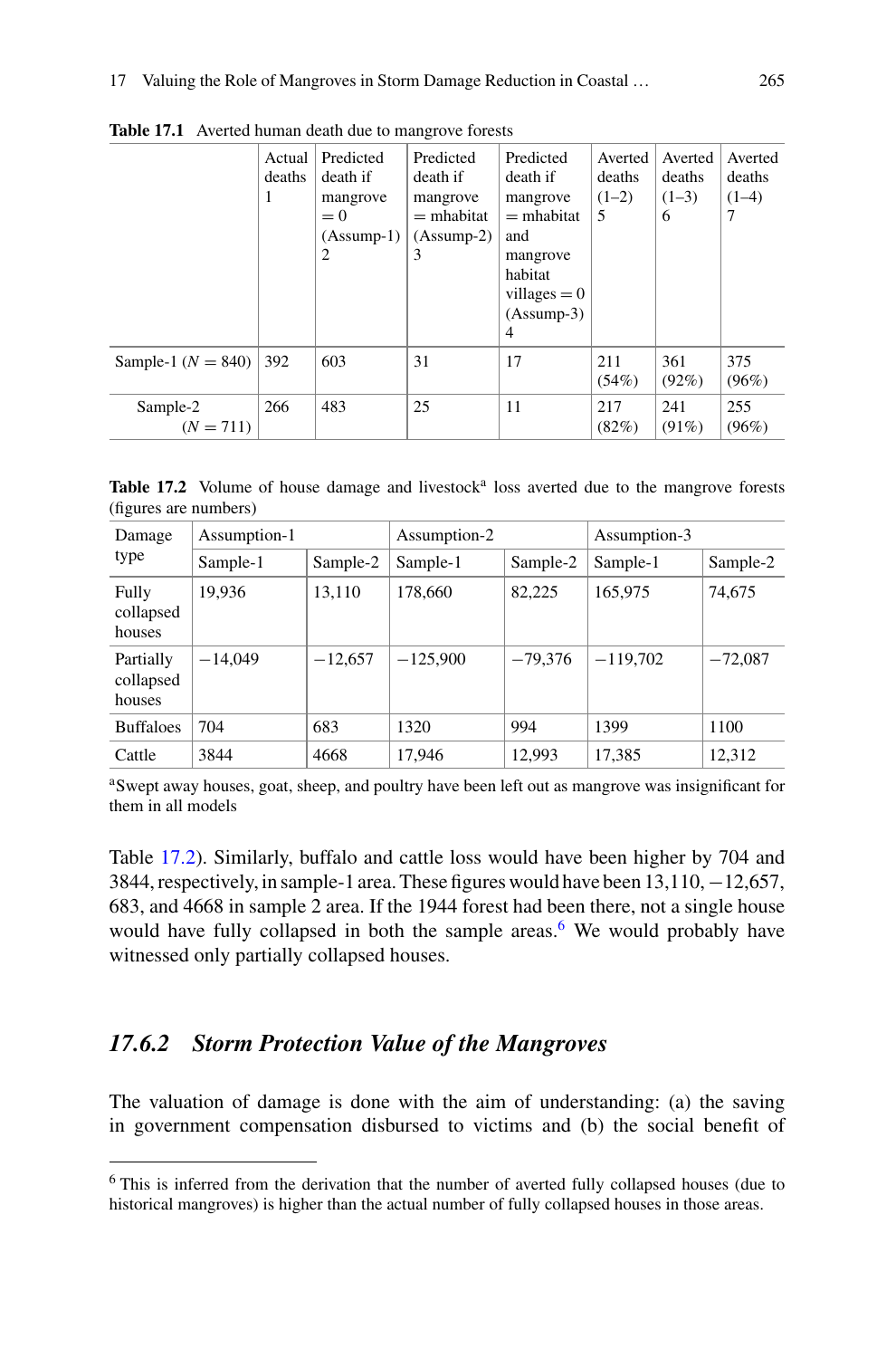mangroves when valued at market price. Accordingly, the damages are valued @compensation paid, @revised compensation rates, and @prevailing market prices of damaged assets in 1999. What prices are used and how the value of statistical lives is adjusted to value human deaths are described in Das [\(2009\)](#page-15-12).

#### **17.6.2.1 Average Storm Protection Value**

The mangrove variable was measured as kilometre width of the forest, and thus, the average storm protection value (ASPV) of every kilometre width of the existing and historical mangrove forest to a village are measured for sample 1 and sample 2 areas under the three assumptions. First these are measured for each of the damages separately and then added across the damages to measure weighted average storm protection (WASP) value to a village. These are shown in Tables [17.3](#page-10-0) and [17.4.](#page-11-0) The ASPV to a village in sample 1 is Rs. 2239 for protecting human lives and Rs. 1157 for reducing house damage<sup>7</sup> (see Table [17.3,](#page-10-0) situation 1). If the 1944 forest were still there along with the villages subsequently established (Situation 2), these values would be Rs. 1207 and Rs. 2315, respectively. In situation 3, the corresponding values would be Rs. 1496 and Rs. 2488, respectively. These values are higher for sample 2 areas compared to the sample 1 area for every type of damage and situation. This suggests that the protective services of mangroves are more effective in the cyclone outer eye areas. The areas falling under the cyclone eye receive the strongest winds which are also circular and mangroves can provide little protection there. Thus, our hypothesis of using sample 2 as a more accurate valuation scheme for storm protection services by mangroves is supported by these findings. Another observation is that the average value of present mangroves is much higher than historical mangroves for every sample area but only for averting deaths (both human lives and livestock), whereas the reverse is the case for house damages. The average width of present mangrove is much smaller (approximately 1 km) compared to historical mangrove (approximately 4 km). This suggests that the relation between mangrove width and protection from different types of damages may not be linear. Having more mangroves may not help in averting more deaths but seems to avert more house damages. This allows for calibrating mangrove size depending on the social objective, and an optimum width of the forest can be defined to act as buffer during cyclones.

The WASP value provided by a kilometre of present mangrove in a village is Rs. 3928.43 when valued at market prices (see Table [17.4\)](#page-11-0). However, if government compensation rates were used to determine these values (in terms reduced compensation to be paid), it varies between Rs. 46.55 (@actual amounts paid) and Rs. 183.63 (@revised house damage compensation rates). The average storm protection values of kilometre width of historical mangroves, shown in columns 3 and 4, varies between

<span id="page-9-0"></span><sup>7</sup> This is computed as value for reduced FC houses (Rs 1331)—value for increased PC houses (Rs 174).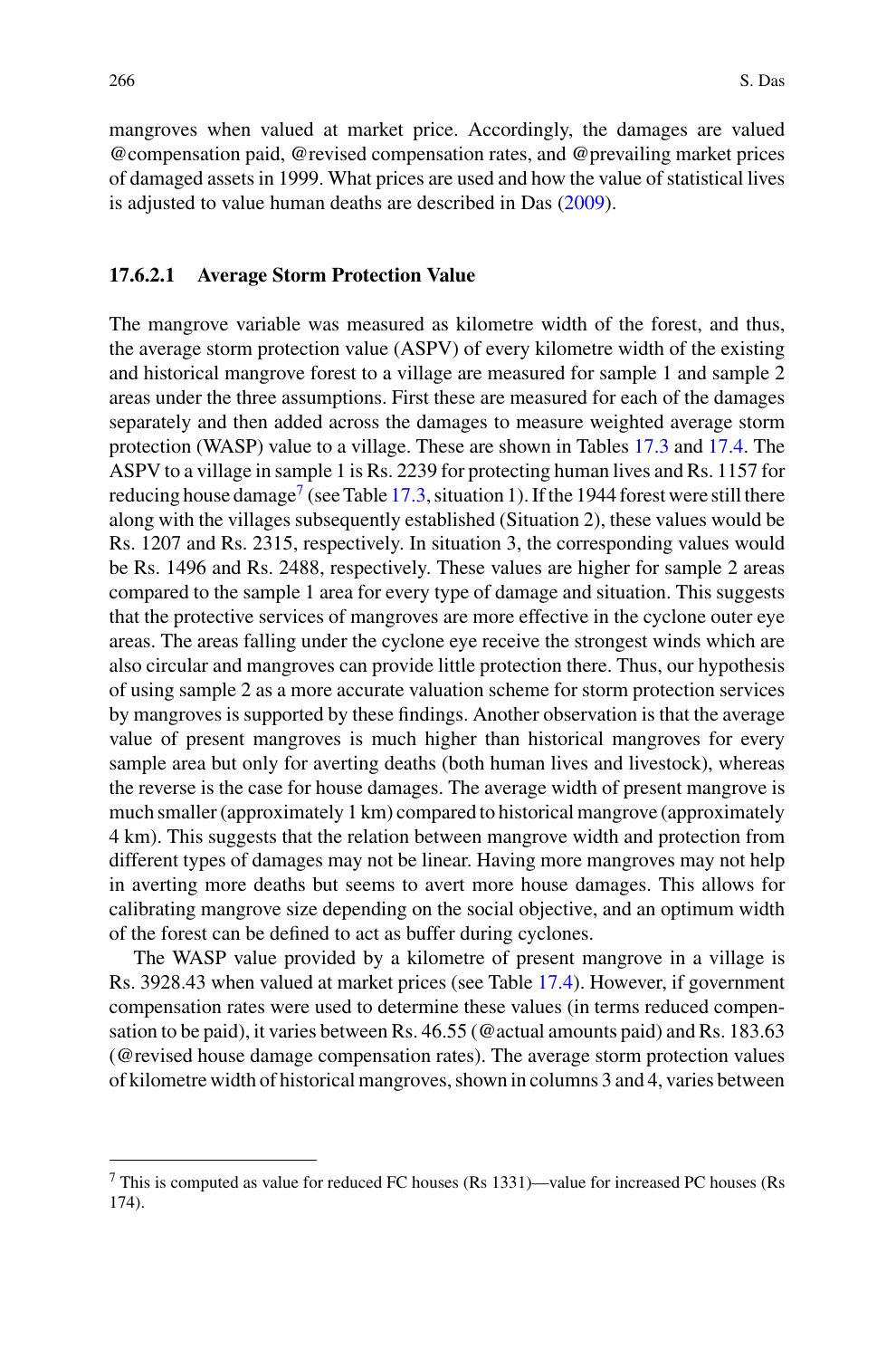|                             |                     |           | Table 17.3 Average storm protection value per village provided by every km width of present mangrove and historical mangrove (in Rs.) |           |                                                                                                                                   |           |
|-----------------------------|---------------------|-----------|---------------------------------------------------------------------------------------------------------------------------------------|-----------|-----------------------------------------------------------------------------------------------------------------------------------|-----------|
| Type of damage              | Value/km of present |           | Value/km of hist. mangrove/village                                                                                                    |           | Value/km of hist. mangrove/village                                                                                                |           |
|                             | mangrove/village    |           | (coastal villages remaining)                                                                                                          |           | (coastal villages removed)                                                                                                        |           |
|                             | Sample-1            | Sample-2  | Sample-1                                                                                                                              | Sample-2  | $ $ Sample-1                                                                                                                      | Sample-2  |
| Human death                 | 2239.35             | 2743.95   | 1207.87                                                                                                                               | 1132.44   | 1495.68                                                                                                                           | 1478.28   |
| Fully collapsed houses      | 1331.53             | 1368.55   | 2663.52                                                                                                                               | 3143.39   | 2873.11                                                                                                                           | 3235.85   |
| Partially collapsed houses  | $-174.42$           | $-245.59$ | $-348.88$                                                                                                                             | $-564.03$ | $-385.15$                                                                                                                         | $-580.85$ |
| <b>Buffaloes</b>            | 5.91                | 8.77      | 2.32                                                                                                                                  | 3.97      | 2.62                                                                                                                              | 4.83      |
| Cattle                      | 26.87               | 49.94     | 26.32                                                                                                                                 | 43.20     | 27.17                                                                                                                             | 45.07     |
| Votes Rates (market prices) |                     |           |                                                                                                                                       |           | used are: Value of Statistical life @ Rs. 10.918,132/; Price of FC house @ Rs. 53,800/; Price of PC house @ Rs. 10.000/; Price of |           |

<span id="page-10-0"></span>

| I                                             |  |
|-----------------------------------------------|--|
|                                               |  |
|                                               |  |
|                                               |  |
|                                               |  |
| ı<br>$\overline{\phantom{a}}$                 |  |
|                                               |  |
|                                               |  |
|                                               |  |
|                                               |  |
|                                               |  |
|                                               |  |
|                                               |  |
|                                               |  |
|                                               |  |
|                                               |  |
|                                               |  |
| ׇ֖֖֖֖֚֚֚֚֚֚֚֡֬                                |  |
| ֘֒                                            |  |
|                                               |  |
| i                                             |  |
|                                               |  |
|                                               |  |
|                                               |  |
|                                               |  |
|                                               |  |
|                                               |  |
|                                               |  |
|                                               |  |
|                                               |  |
|                                               |  |
| $\frac{1}{2}$                                 |  |
|                                               |  |
| ۵۳ï                                           |  |
|                                               |  |
|                                               |  |
| í                                             |  |
|                                               |  |
|                                               |  |
|                                               |  |
|                                               |  |
|                                               |  |
|                                               |  |
| j                                             |  |
| İ                                             |  |
|                                               |  |
|                                               |  |
|                                               |  |
|                                               |  |
|                                               |  |
|                                               |  |
|                                               |  |
|                                               |  |
| j                                             |  |
| j                                             |  |
|                                               |  |
|                                               |  |
|                                               |  |
|                                               |  |
|                                               |  |
|                                               |  |
| l<br>ł                                        |  |
|                                               |  |
|                                               |  |
| ā                                             |  |
|                                               |  |
|                                               |  |
| ï                                             |  |
| l<br>֖֧ׅ֧ׅ֧ׅ֧ׅ֧֧֚֚֚֚֚֚֚֚֚֚֚֚֚֚֚֚֚֚֚֡֜֜֓֝֬֜֓֝֓ |  |
| e<br>S<br>ı                                   |  |

*Notes* Rates (market prices) used are: Value of Statistical life @ Rs. 10,918,132/; Price of FC house @ Rs. 53,800/; Price @ G Rs. 10,000/; Price of *Notes* Rates (market prices) used are: value or Statistical IIIe & Rs. 10,516,1527.<br>Buffalo @ Rs. 6000/; Price of Cow @Rs. 5000/ and) Price of Sheep @ Rs. 1200/ Buffalo @ Rs. 6000/; Price of Cow @Rs. 5000/ and) Price of Sheep @ Rs. 1200/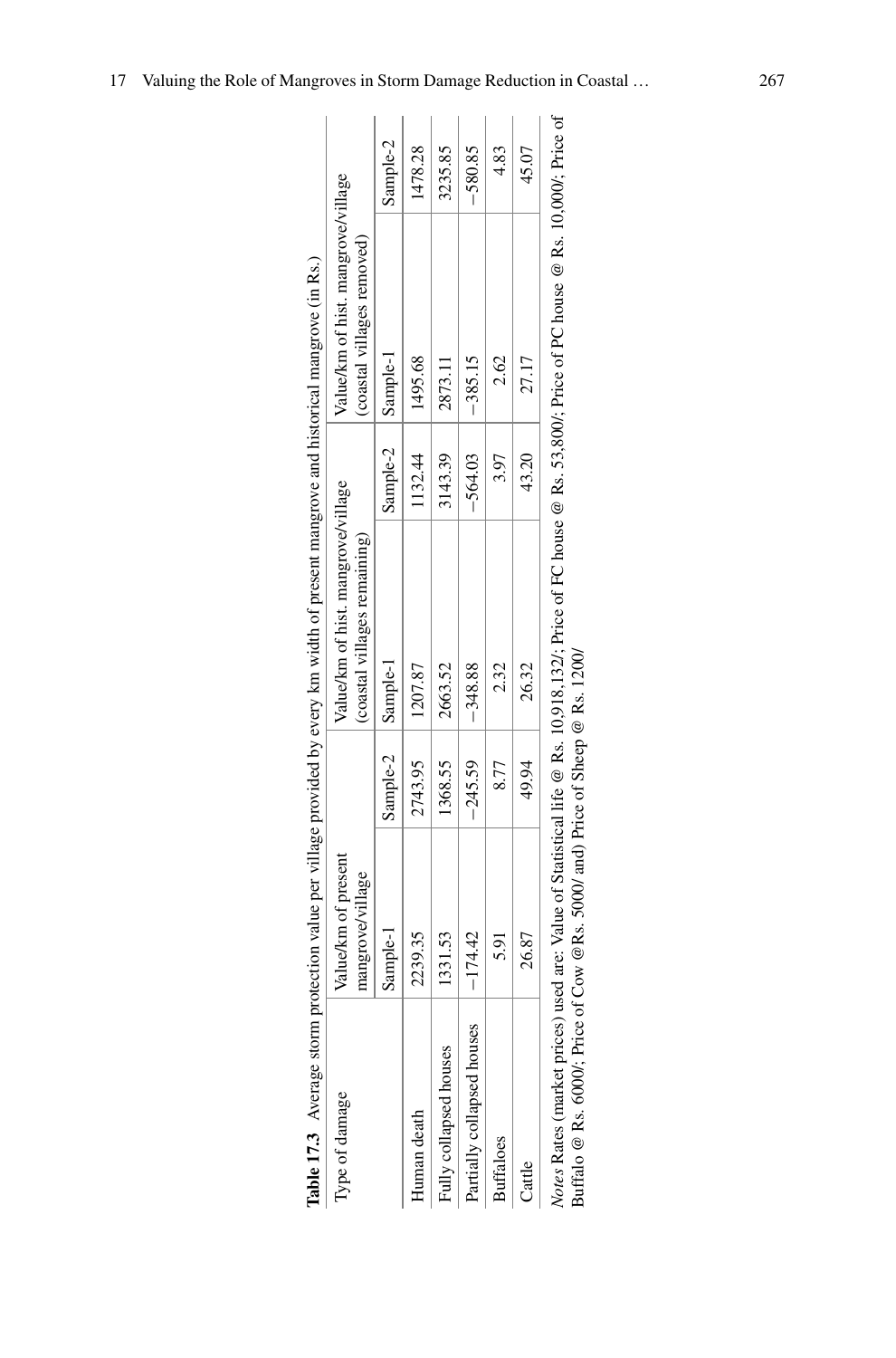| Value @ different<br>valuation rates                              | Value/km of present<br>mangrove | Value/km of hist.<br>mangrove (coastal)<br>villages remaining) | Value/km of hist.<br>mangrove (coastal<br>villages removed) |
|-------------------------------------------------------------------|---------------------------------|----------------------------------------------------------------|-------------------------------------------------------------|
| Value @ government<br>compensation paid                           | 46.55                           | 68.69                                                          | 72.9                                                        |
| Value @ revised<br>government<br>compensation for<br>house damage | 183.63                          | 385.42                                                         | 399.06                                                      |
| Value @ market<br>price and VSL with $\varepsilon$<br>$= 0.35$    | 3928.43                         | 3761.4                                                         | 4185.68                                                     |

<span id="page-11-0"></span>**Table 17.4** Weighted average storm protection value for a village by every km width of present mangroves and historical mangroves (in Rs.)

*Note*:  $\varepsilon$  represents the income elasticity of marginal willingness to pay

Rs. 69/ and Rs. 4186/, and the values are the highest if the coastal villages established in mangrove habitat areas are relocated (situation  $3$ ).<sup>8</sup>

#### **17.6.2.2 Total Storm Protection (TSP) Value**

There are around 1250 villages in Kendrapada district and of which 850 villages had mangrove historically between them and the coast (sample-1) and 580 of these villages were outside the cyclone eye (sample-2). Sample 1 being the entire area that receives storm protection from mangroves, we multiply the unit values of present mangroves shown in Table [17.2](#page-8-1) by 850 to get the TSP value (for protecting human lives, residential houses and livestock) of every kilometre width of the forest to the state exchequer and the society.

Dividing the value of total avoided damages of sample 1 area by the mangrove area (17,900 ha), total savings to the state exchequer and to the society by every hectare of the present forest were also calculated (see Table [17.5\)](#page-12-0). <sup>[9](#page-11-2)</sup>

A 1 km width of the forest saved Rs. 3,339,166 for the economy and Rs 3968 to the state government in the form of reduced compensation liability (Table 17.3).<sup>10</sup> In comparison, the savings by every hectare of mangroves forests are Rs.182, 080/

<span id="page-11-2"></span><span id="page-11-1"></span><sup>&</sup>lt;sup>8</sup> The volume of damages averted due to mangrove presence being low for the mangrove habitat area villages, the unit values increase as these villages are removed from the analysis.

<sup>9</sup> As mentioned before, the per hectare values are the simple averages. To get the value at market price, we simply added the market values of different averted damages of sample 1 area and then divided it by the area of the present mangroves. Only sample 1 area was considered as that is the entire area benefited by mangroves. We did similarly to get values at other valuation rates.

<span id="page-11-3"></span> $10$  The savings to the state government by the present mangroves would have been Rs 156,083/ if the revised compensation rate was used.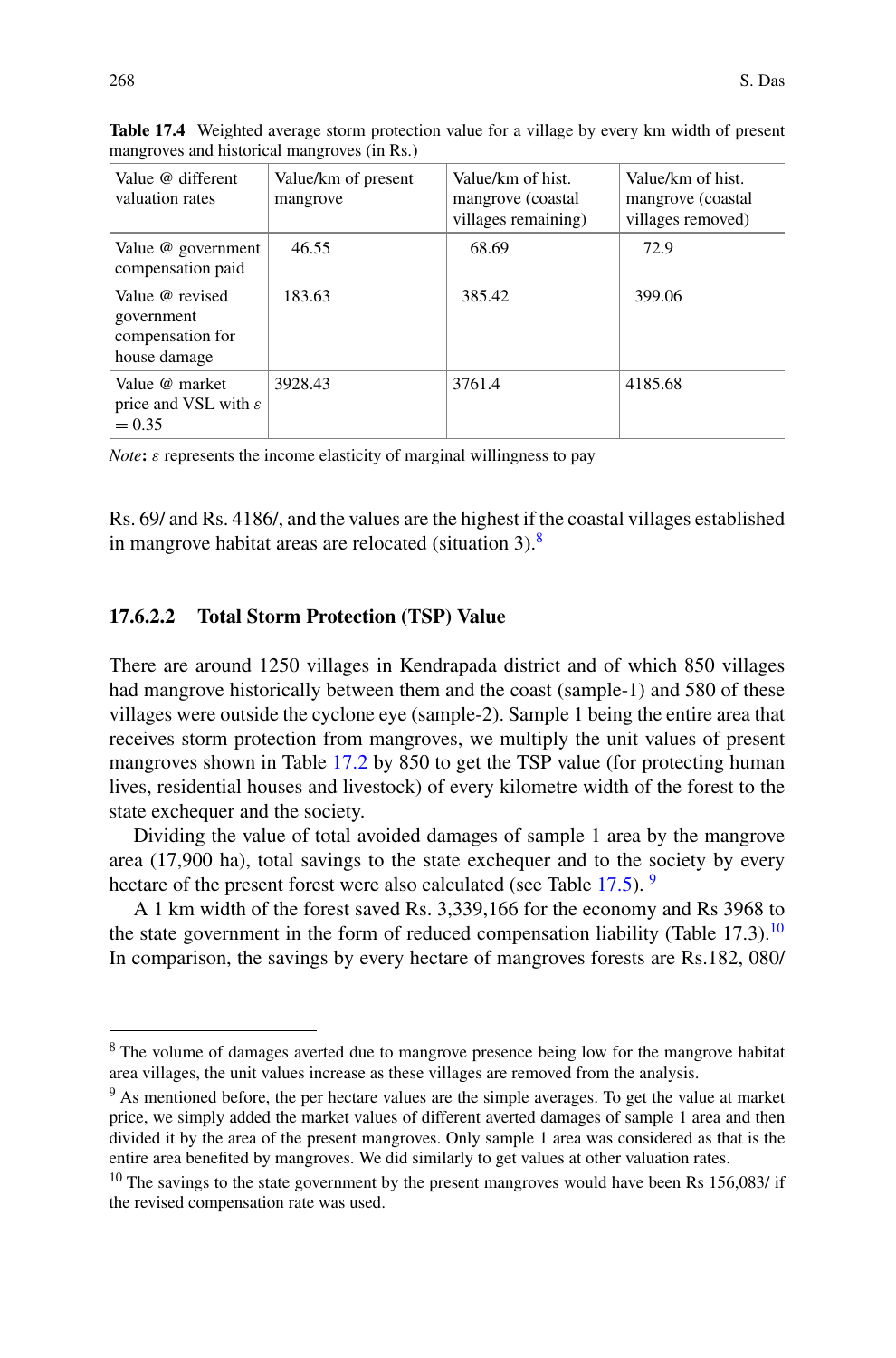|                                                                                                                 | Value of damage averted per<br>km (width) of mangrove | Value of damage averted per<br>ha (area) of mangrove |
|-----------------------------------------------------------------------------------------------------------------|-------------------------------------------------------|------------------------------------------------------|
| Saving to state government in<br>compensation paid in 1999                                                      | Rs. 39,568/(USD 943)                                  | Rs. 2339/(USD 56)                                    |
| Saving to state government if<br>revised compensation for<br>house damage would have<br>been applicable in 1999 | Rs. 156,083/(USD 3716)                                | Rs. 8550/(USD 204)                                   |
| Saving to district economy<br>(value of damages at market)<br>prices)                                           | Rs. 3,339,166/(USD 79,504)                            | Rs. 182,080/(USD 4335)                               |

<span id="page-12-0"></span>**Table 17.5** Total storm protection value (for Kendrapada) by every km width and by every hectare of present mangroves

*Notes* The exchange rate used is IUSD = 42 INR as prevalent in 1999

to the district economy for reducing human death, damage to residential houses, and loss of livestock.<sup>[11](#page-12-1)</sup>

On the basis of these values, we try to analyse one important policy question, i.e. should the remaining mangroves be preserved to receive storm protection given high demand for land for alternate uses?

## *17.6.3 Is Mangrove Preservation Economically Justified?*

This question is analysed by comparing the land price of agricultural land in cleared forest area (opportunity cost of preserving forest) to the storm protection value per ha of the forest. The average land price in Mahakalpada tehsil of Kendrapada, where maximum of the mangrove forests were converted to other uses, was Rs. 172, 970 per hectare during [12](#page-12-2) 1999–2000. The partial storm protection value of a hectare of mangroves at market prices being Rs. 18,208 (Table [17.5\)](#page-12-0) to the district for protecting only three assests (human lives, livestock and houses), prima facie, there is a strong case for the preservation of the forest. However, we also compare the annualized returns of these two values.

We assume the three types of averted damages discussed in this paper to constitute one-tenth of the total averted damages of mangroves by a conservative estimate.[13](#page-12-3)

<span id="page-12-2"></span><span id="page-12-1"></span><sup>&</sup>lt;sup>11</sup> Every hectare of mangrove saved the state exchequer Rs. 2339 (actual compensation paid) or Rs.8550 (revised rates) in the form of reduced compensation.

 $12$  The land price as reported by the land registration office varied between Rs. 70,000/ to Rs. 100,000/ per acre around 1999 (Personal communication with Jatindra Dash, IANS), and the land price in mangrove adjacent area being on lower side, we use the lower limit, i.e. Rs 70,000 per acre and this calculates the price per hectare as Rs. 172,970.

<span id="page-12-3"></span><sup>&</sup>lt;sup>13</sup> Badola (2002) estimated the total storm protection value of Bhitarkanika Mangroves of Orissa during the same super cyclone of Oct 1999 by considering the protection of mangroves from multiple damages and found the value to be equivalent of USD 116.28 per household. As the average number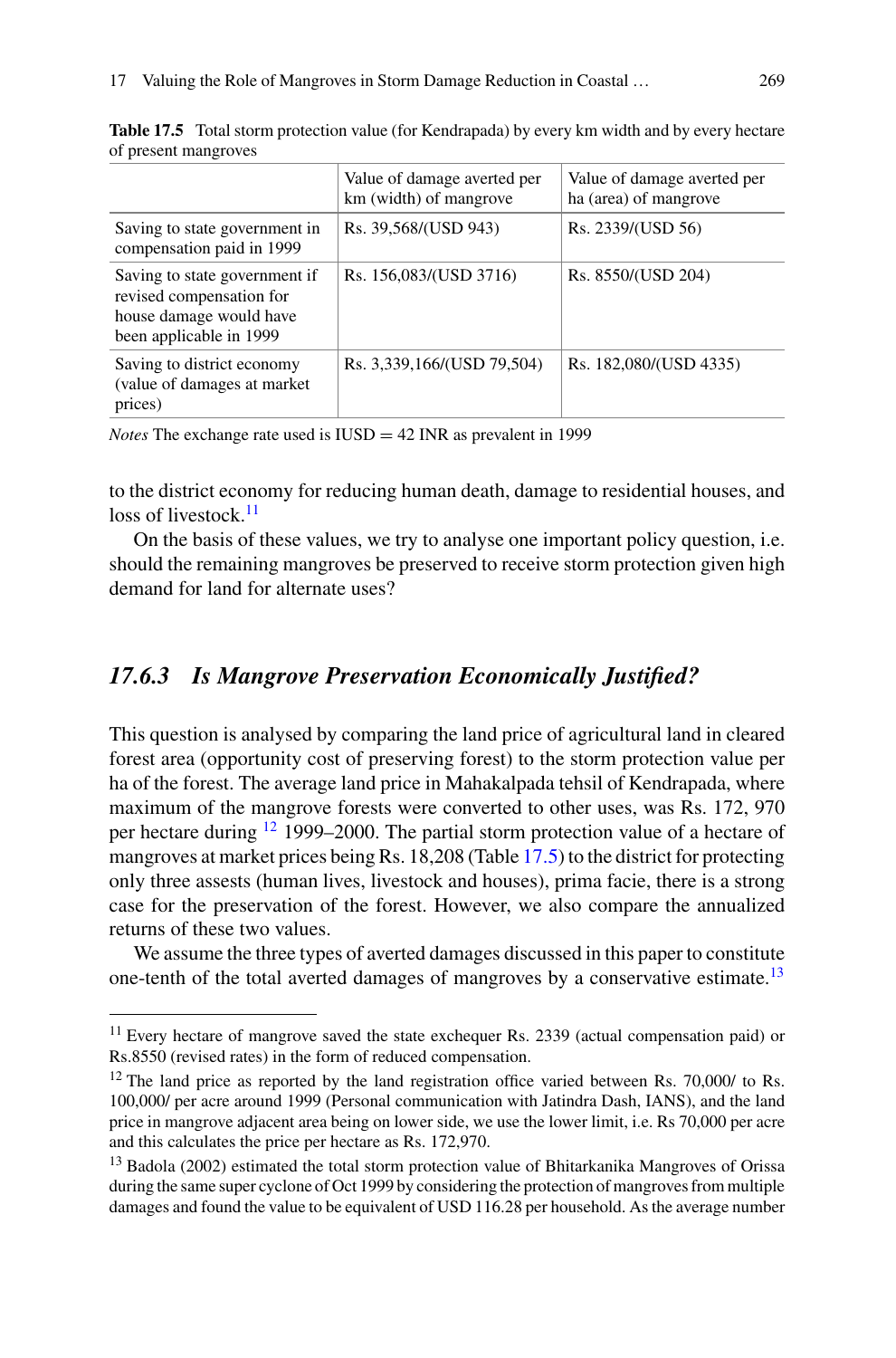By this assumption, the storm protection value of a hectare of mangrove during super cyclone of October 1999 works out to be Rs. 1,820,800 which is much higher than the land price.

#### **17.6.3.1 Probability of Extreme Events and Annualized Benefits**

The study area is highly cyclone prone and records of the past 200 years reveal that the frequency of very severe cyclonic storms has gone up significantly in the last 3–4 decades. In between 1903 and 1999, Orissa witnessed 52 cyclones of which eight were Very Severe Cyclonic Storms and one was a Super Cyclone (Chittibabu et al, [2004\)](#page-15-16). Moreover, six of the nine devastating cyclones occurred in the last 30 years so the annual probability of occurrence of a devastating cyclone is 0.2. Thus, the probability adjusted annual storm protection value of a hectare of mangrove (Rs. 364,160) is more than twice the market price of land cleared of forest. If we assume an interest rate at  $8\%$  per annum,  $14$  the annual opportunity cost of preserving mangrove forest at 1999 prices works out to be Rs. 13,837 or Rs. 20,756 if we assume a very high return @12% per annum. The annual benefit from protecting forest is therefore 18–26 times higher than the annual opportunity cost of preserving the forest. These findings support protection of mangrove forest to get storm protection benefit as a socially desirable strategy. Even if we use a lower annual probability of any cyclone (0.09 per annum), the mangrove preservation will still be justified. Under these rates and with the lower cyclone probability (0.09 per annum), the net present benefit to society or welfare gain to society from preserving mangrove forest is Rs. 143,393 and Rs. 215,089 per ha with 12 and 8% discount rates, respectively. These numbers indicate a very high benefit from preservation of the remaining mangroves.

# *17.6.4 Land-Use Change*

Was the destruction of mangrove forest in the past economically justifiable? As mentioned earlier, 12,866 ha of mangroves were converted between 1950 and 1999 mainly for agriculture. We now estimate the net loss in protective cover that could have been averted if the mangrove of 1944 level was not destroyed. We calculate this as the difference between the market values of avoided damages ( $\sum$ VAD) with historical mangroves and the present mangroves ( $\sum$ VAD<sub>1944</sub> –  $\sum$ VAD<sub>1999</sub>).

of household in her study villages is 37, this gives the total storm protection value as USD 4302 per village which is 45 times higher than the highest storm protection value per village obtained in the present study. So a 10 times escalation of benefits to estimate total benefits is still on the conservative side.

<span id="page-13-0"></span><sup>&</sup>lt;sup>14</sup> In the absence of information on rate of return from agriculture in coastal Kendrapada, we calculated annual return @8% which is the average of the estimated range of real discount rates (7.6–9.7%) from the Indian labor market studies and also comparable to financial market rates in 1990s (Shanmugam, [2006\)](#page-16-5).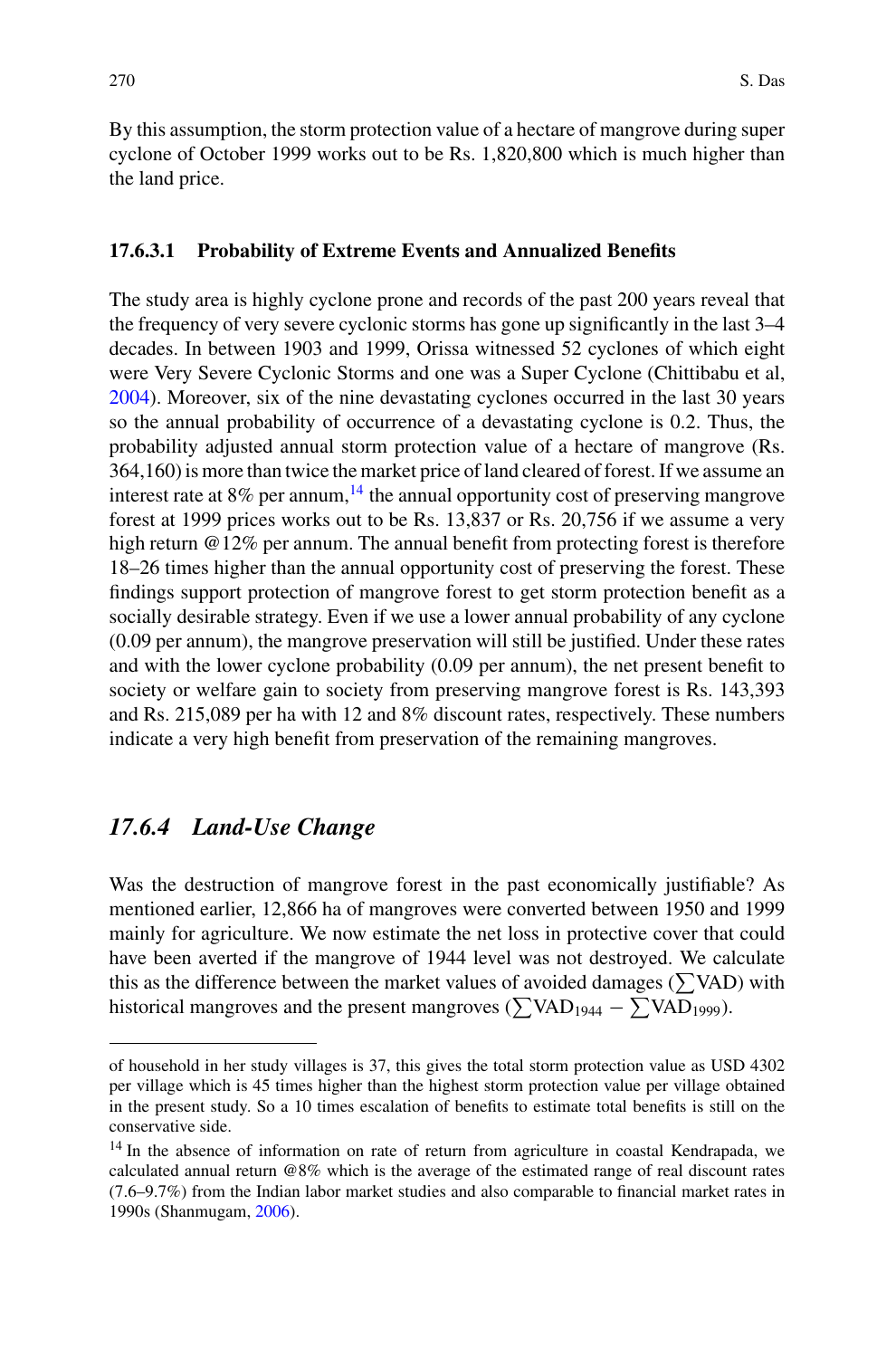Dividing the above value by the area of the lost mangrove forest (12,866 ha), the extra burden for destroying every hectare of forest comes out to be Rs 706,882 for only three damages. The benefit of forest destruction, which is captured by per hectare land price, is much lower than this. Under the assumption that these three averted damages are one-tenth of the total averted damages of the mangroves, the extra burden for destroying every hectare is Rs 7,068,820. If we multiply this value by the annual probability of devastating cyclones (0.2), the probability adjusted annual burden due to loss of storm protection cover comes out to be nearly seven times higher than the benefit from forest destruction (i.e. the land price of cleared forest land).

We may infer that the social benefit of retaining the forest cover is much higher than the current land value (Rs1, 72,970 per ha). As noted earlier, the benefits estimated are lower bound values, and therefore, actual benefits are likely to be much higher than indicated here.

## **17.7 Conclusion and Policy Implications**

The study quantifies the storm protection services of mangroves of Odisha and the storm protection value of every km width of present mangrove to have been Rs 39,568 to the state exchequer in the form of reduced compensation and Rs 3,339,166 to society for saving human life, livestock, and preventing house damage. The per hectare benefits (for just averting the three damages) were estimated to be Rs 182,080. These three damages are a small proportion of the total damages averted by the mangroves. Making some conservative assumptions, we find the cyclone probability adjusted annual storm protection value per hectare of mangroves to be more than twice the market price of cleared mangrove forest land and 18–26 (or nearly 20) times higher than the annual return from land. All these suggest the preservation of remaining mangroves as a socially and economically viable strategy to receive storm protection services.

Mangroves save lives and properties in the vulnerable coastline areas and thus provide static resilience to society during natural disasters like storms. This is also found byMahmud et al., [\(2021,](#page-16-0) Chap. 20 of this volume) in the context of Bangladesh. Climate change makes it imperative to conserve the mangroves and policy makers need to make arrangements for their protection. Usually, people living in areas around the mangrove do not realize the importance of mangroves as most of the ecosystem services are invisible and indirect. Awareness generation can go a long way in ensuring mangrove conservation, especially in vulnerable coastal areas like the state of Odisha.

**Acknowledgements** This paper is a follow up of the special article "Examining the Storm Protection Services of Mangroves of Orissa during the 1999 Cyclone" published in Economic and Political Weekly, Vol. XLVI No. 24, 11 June 2011 and SANDEE working papers 25-07 and 42-09 by the author. It uses some result tables and figures published in the EPW paper and some results from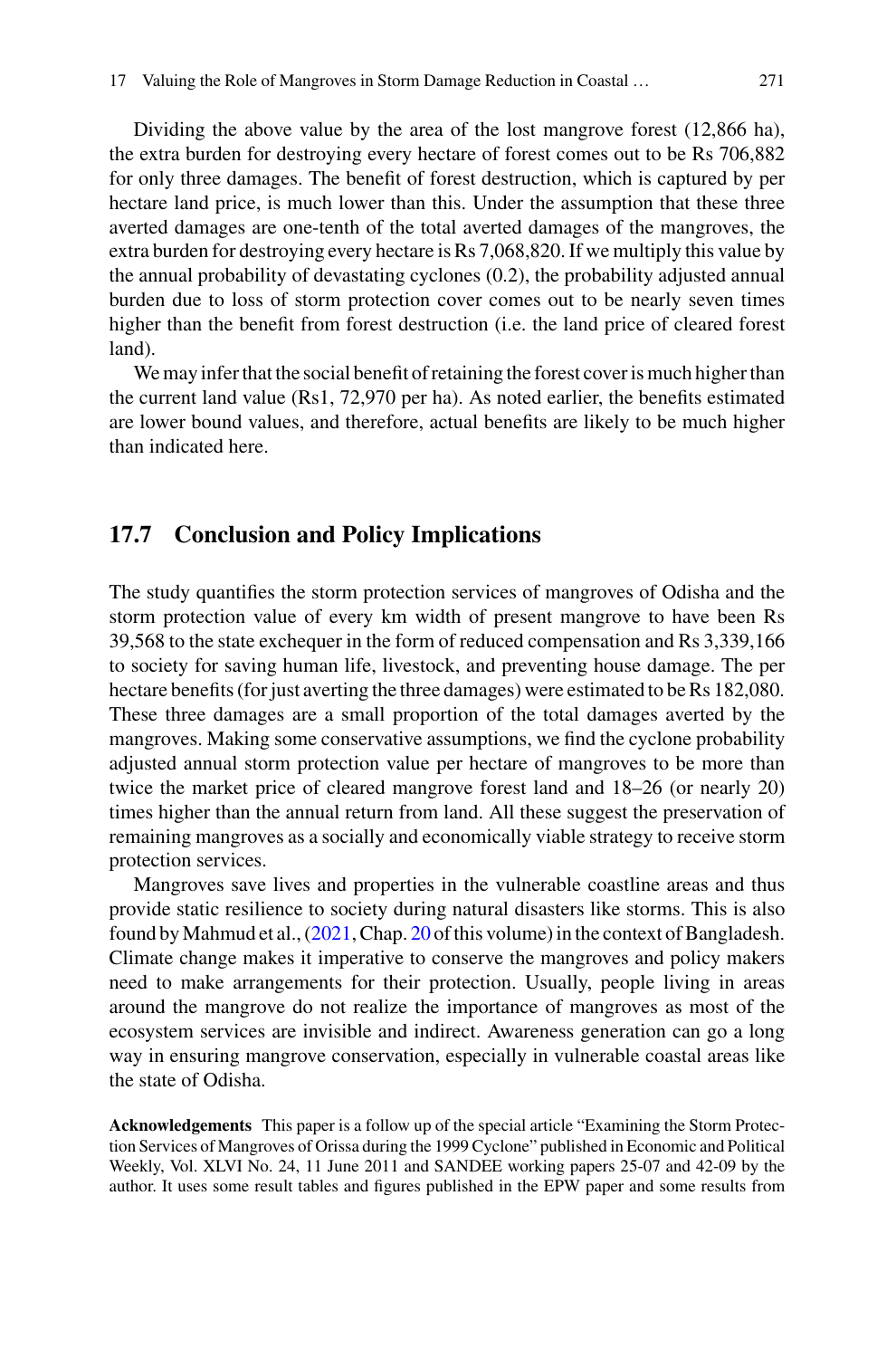SANDEE working papers to measure the averted damage by mangroves, values them and finally examines the question of mangrove conservation to build resilience. An earlier version of this paper titled "The Case for Mangrove Conservation: Valuing Damage Averted in Orissa's 1999 Super Cyclone" was presented at the 4th World Congress of Environmental and Resource Economists (WCERE) held in Montreal, Canada, during 28th June to 2nd July 2010. The paper has been enriched after addressing the comments received from reviewers, discussant, and from the floor.

## **References**

- <span id="page-15-15"></span>Badula, R. (2002). *Valuation of the Bhitarkanika mangrove ecosystem for ecological security and sustainable resource use* (EERC Working Paper Series, WB 1).
- <span id="page-15-6"></span>Bann, C. (1997). *The economic valuation of mangroves: A manual for research*. International Development Research Centre.
- <span id="page-15-10"></span>Barbier, E. B. (2007). Valuing ecosystem services as productive inputs. *Economic Policy, 22*(49), 177–229.
- <span id="page-15-5"></span>Chan, H. T., Ong, J. E., Gong, W. K., Sasekumar, A. (1993). The socio-economic, ecological and environmental values of mangrove ecosystems in Malaysia and their present state of conservation. In B. F. Clough (ed.), *The economic and environmental values of mangrove forests and their present state of conservation in south-east Asia/Pacific region* (Vol. 1, pp. 41–81) (Okinawa, Japan: International Society for Mangrove Ecosystems, International Tropical Timber Organisation and Japan International Association For Mangroves, 1993).
- <span id="page-15-14"></span>Choudhaury, B. P. (1990). Bhitarkanika: Mangrove swamps. *Journal of Environment and Science, 3*(1), 1–16.
- <span id="page-15-16"></span>Chittibabu, P., et al. (2004). Mitigation of flooding and cyclone hazard in Orissa, India. *Natural Hazards, 31*, 455–485.
- <span id="page-15-8"></span>Costanza, R., et al. (2008). The value of coastal wetlands for hurricane protection. *Ambio, 37*(4), 241–248.
- <span id="page-15-13"></span>Das, S. (2011). Examining the storm protection services of mangroves of Orissa during the 1999 cyclone. *Economic and Political Weekly, XLVI*(24), 60–68. https://www.epw.in/journal/2011/24/ [special-articles/examining-storm-protection-services-mangroves-orissa-during-1999.](https://www.epw.in/journal/2011/24/special-articles/examining-storm-protection-services-mangroves-orissa-during-1999)
- <span id="page-15-12"></span>Das, S. (2009). *Economic valuation of a selected ecological function—Storm protection: A case study of mangrove forest of Orissa* (PhD Thesis). University of Delhi.
- <span id="page-15-11"></span>Das, S. (2007). *Storm protection by mangroves in Orissa: An analysis of the 1999 super cyclone* (SANDEE Working Paper No. 25-07).
- <span id="page-15-1"></span>Das, S., & D' Souza, N. (2019). Identifying the local factors of resilience during cyclone Hudhud and Phailin on the east coast of India. *Ambio*. [https://doi.org/10.1007/s13280-019-01241-7.](https://doi.org/10.1007/s13280-019-01241-7) Available at <https://rdcu.be/bSFcf>
- <span id="page-15-7"></span>Farber, S. (1987). The value of coastal wetlands for protection of property against Hurricane wind damage. *Journal of Environmental Economics and Management, 14*, 143–151.
- <span id="page-15-3"></span>Field, C. B., et al. (1998). Mangrove biodiversity and ecosystem function. *Global Ecology and Biogeography Letter, 7*(1), 3–14.
- <span id="page-15-4"></span>Ghosh, S., & Roy, S. (2022). Resilience to climate stresses in south India: Conservation responses and exploitative reactions. In A. K. E. Haque, P. Mukhopadhyay, M. Nepal, & M. R. Shammin (Eds.), *Climate change and community resilience: Insights from South Asia*. Springer.
- <span id="page-15-9"></span>Kathiresan, K., & Rajendran, N. (2005). Coastal mangrove forest mitigate Tsunami. *Estuarine, Coastal and Shelf Sciences, 65*, 601–606.
- <span id="page-15-0"></span>Kousky, C., & Shabman, L. (2015), *A proposed design for community flood insurance*. Resources for the Future.
- <span id="page-15-2"></span>MA (Millennium Ecosystem Assessment). (2003). *Ecosystems and human well-being: A framework for assessment*. Island Press.